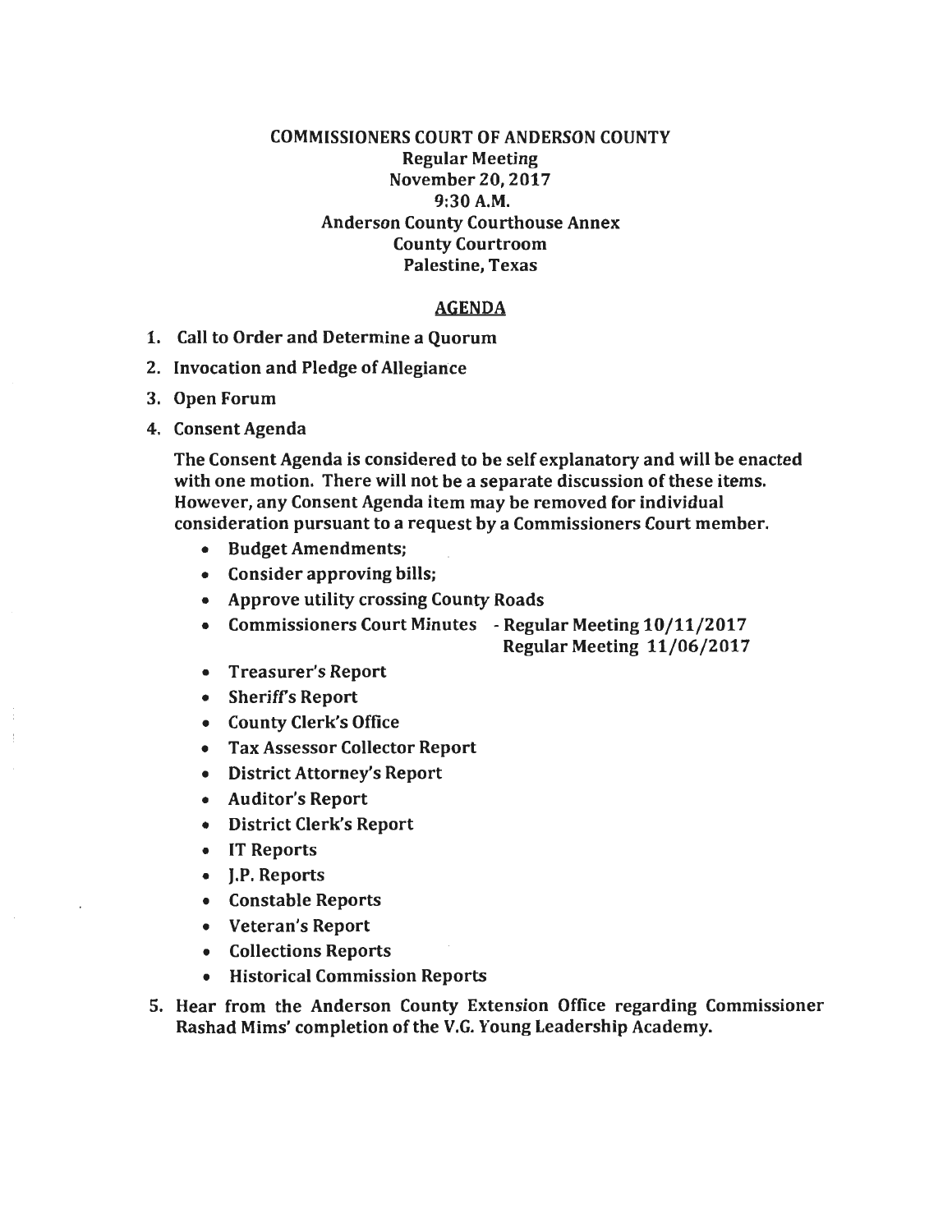- 6. Consider and take action on a request from the Honorable Larry Bennett, Precinct 1 Constable, regarding the appointment of a Reserve Deputy Constable.
- 7. Consider and take action on accepting the resignation of Precinct 1 Constable, Larry Bennett, effective December 1, 2017.
- 8. Discuss and take action on the East Texas Council of Governments FY 2017- 2018 Regional Juvenile Evaluations Program Contract. Chief Juvenile<br>Probation Officer Emily Lane (Enclosure 1) Probation Officer Emily Lane
- 9. Discuss and take action on the Workers Compensation rates for 2018.<br>Auditor Karin Smith (Enclosure 2) **Auditor Karin Smith**
- 10. Consider and take action on 2018 Health Insurance.<br>Auditor Karin Smith (Enclosure 3) **Auditor Karin Smith**
- 11. Canvass November 7, 2017 Constitutional Amendment Election and take<br>action as necessary. Judge Johnston (Enclosure 4) action as necessary. Judge Johnston (Enclosure 4)
- 12.Consider and take action on the 2018 Commissioner Court dates. Judge Johnston (Enclosure 5)
- 13. Consider and take action on the 2018 Holiday schedule for Anderson County Employees. Judge Johnston (Enclosure 6)
- 14.Consider and take action on the Weight Watchers at Work Program and allow employees to participate through payroll deduction. Auditor Karin Smith (Enclosure 7)
- 15. Discuss/authorize the Auditor's office to go out for bids on the following items for year 2018: Asphalt treated road material, bituminous cold patch material, asphaltic concrete hot mix, base stone, blading of county roads, corrugated metal culvert pipe, CRS 2 asphalt emulsion, gasoline and diesel, hauling materials, iron ore gravel, new and used pipe, paving county roads, pug mill mixing, railroad tank car culverts and flatbed cars, recycled asphalt product, (Enclosure) and road oil (refined) cracked fuel oil. Auditor Karin Smith

16.Adjourn

**NATY COM** COMMISSIONERS COURT OF ANDERSON, COUNTY TEXAS: స restan *Contractor March 1997* ROBERT D. JOHNSTON, ANDERSON COUNTY JUDGE

I, the undersigned County Clerk, do hereby certify that the above Notice of Meeting is a true and correct copy of said Notice, and that I posted a true and correct copy of said Notice on the bulletin board in the Courthouse of Anderson County, Texas and at a place readily accessible to the general public at all times on the  $\sqrt{2}$  day of  $//\allowbreak \textit{lower}$   $\ell$  , 2017 at  $22$  (AM)PM.